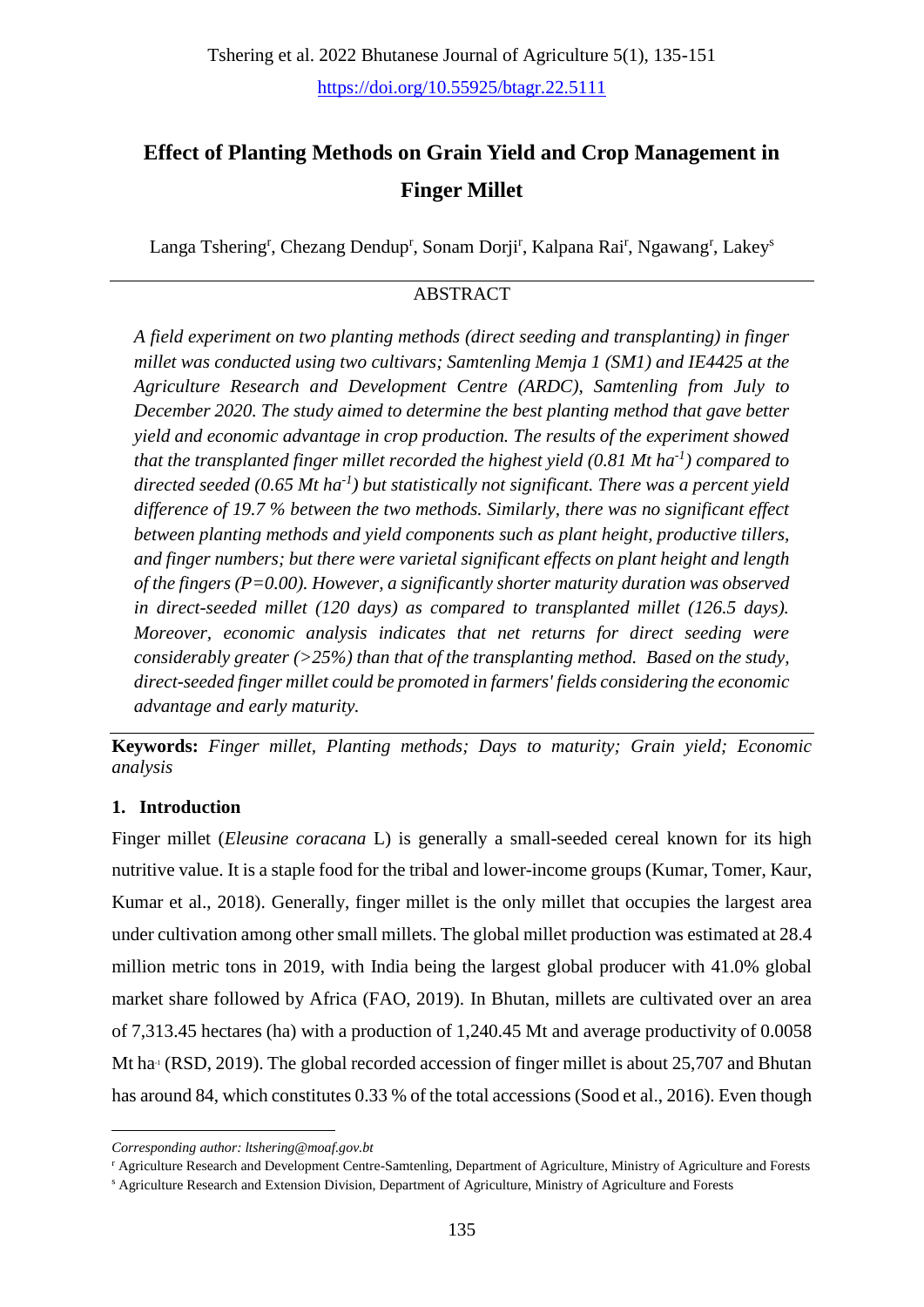finger millet is categorized as a neglected and underutilized species (NUS) (Chadha & Olouch, 2006; Kahane, Hodgkin, Jaenicke, Hoogendoorn et al., 2013) and it is grown for its superior nutritional properties and minimal inputs (Gupta et al., 2017). A unique feature of finger millet is that it has the highest productivity among millets due to its resilience and adjustability to adverse agro-climatic conditions (Seetharam, 2006) as a result of its C4 photosynthetic pathway (Wafula, Korir, Ojulong, Siambi et al., 2016). It tolerates salinity better than most cereals (CABI, 2003). Finger millets are cultivated for strengthening nutritional security rather than for food security purposes directly (Puranik, Kam, Sahu, Yadav et al., 2017). Globally, finger millets are cultivated both in irrigated and dry land. However, only dryland cultivation is practised in Bhutan hitherto.

Bhutan is a mountainous country where the arable land is only about 2.83%, i.e., 1,08,534 ha from a total area of 38,394 km<sup>2</sup> (RSD, 2019). Farm mechanization is limited and traditional farming still predominates. Traditional farming is laborious and entails more drudgery. Moreover, labour shortage is one of the main farming constraints in the country. According to the report by the Department of Agriculture (DoA, 2016) and Dendup and Chhogyel (2018), about 53% of the farming constraint in Bhutan is accounted for by farm labour shortage. Planting methods vary among farmers according to their choice of where the crop is cultivated. The most common practice is to transplant where nurseries are raised by broadcasting the seeds. The transplanting method is the dominant method of finger millet establishment in all of Asia (Pandey, 1995). Despite transplanting being a major traditional method for raising millets, the economic factors and recent changes in millet production technology have provided an increased impetus to direct seeding methods (Pandey & Velasco, 2005).

The direct seeding method is defined as the seeding method which involves the sowing of seeds directly into the soil where the plants are let to eventually mature (Bareja, 2021). Plants bear no transplanting stresses, and the crop is seen to develop faster. The primary economic motives for switching to direct seeding are to reduce the labour cost and explore the possibility of crop intensification. According to Mortimer, Riches, Mazid, Pandey et al. (2008), the major forces driving the spread of direct seeding methods were the rising cost of agricultural labour, the need for intensifying crop production, the development of high-yielding short-duration modern varieties, and the availability of chemical weed control methods that largely promoted this change as evidenced in Malaysia and Thailand in the late 1980s and 1990s. Direct seeding offers the advantage of faster and easier planting, reduced labour and less drudgery, and 7–10 days' earlier crop maturity (Balasubramanian & Hill, 2002). Moreover, Pandey (1995) has also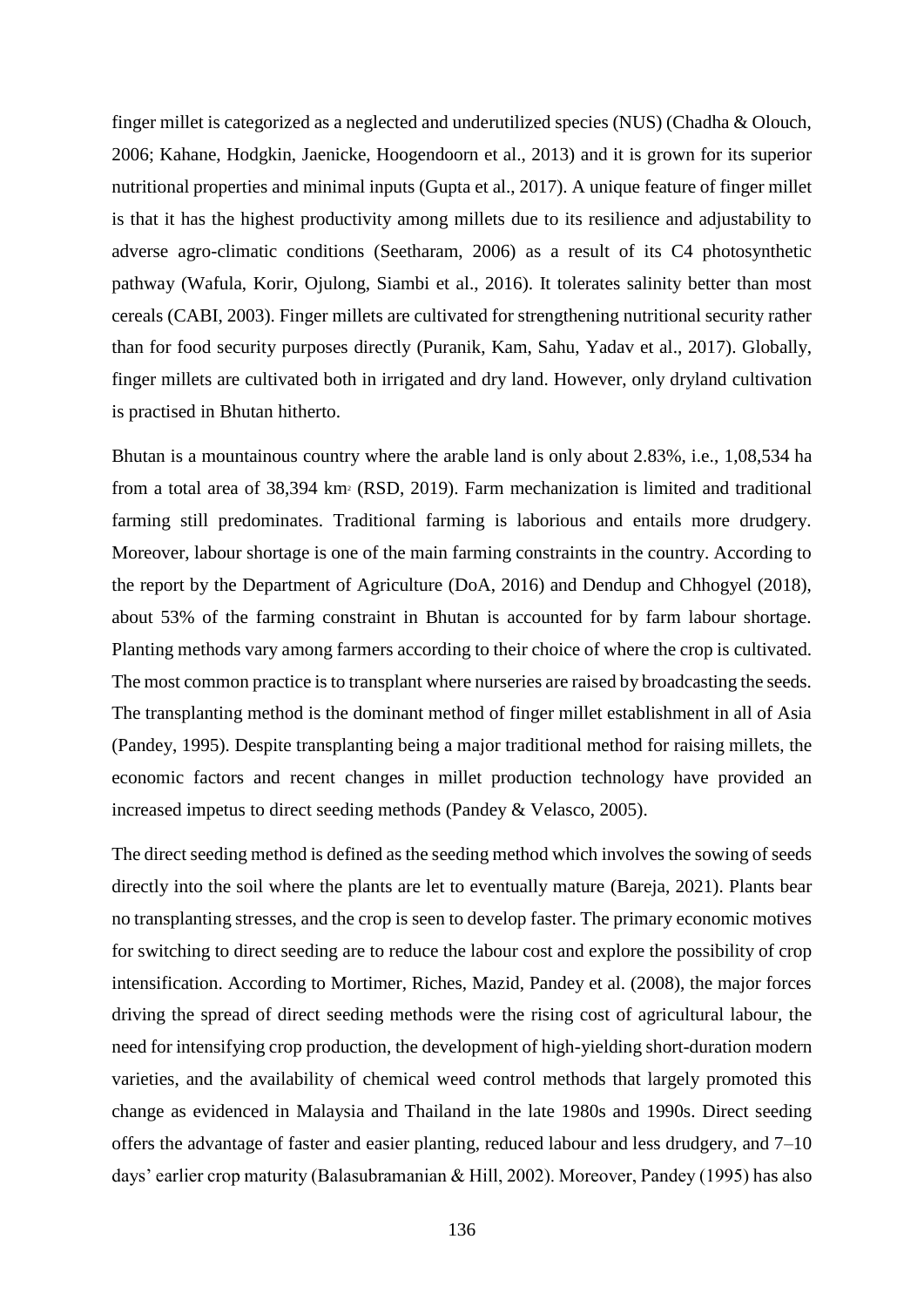reported that in developing countries, direct seeding is adopted because of the migration of farm labour to nonfarm jobs and the consequent shortage of labour and high wages. Accordingly, the rise in population pressure, scarcity of water and agricultural land, and the continuing shortages of labour will continue to pressure a shift toward direct-seeding methods.

De Datta and Flinn (1986) reported that Asian farmers are shifting to direct seeding given the primary advantage that the crop can be established in time so that better crop stands can be achieved for higher productivity. With the same available farm power and labour, much larger acreage can be brought under cultivation in much less time through direct seeding. A similar advantage was reported by Balasubramanian and Hill (2002). The productivity of the directseeded crop is found at par with those raised through the transplanting method while the net profit obtained was higher (Y. Singh, Singh, Johnson, & Mortimer, 2005). However, the drawbacks of the direct-seeded method are the lack of uniformity in crop density and the difficulty at times in undertaking intercultural operations. One of the most critical challenges reported in the direct-seeded method is weed stresses. Yet, if the weed pressure is managed well, farmers could still obtain yields comparable to the transplanting method (Rana, Al Mamun, Zahan, Ahmed et al., 2014).

Among agronomic practices, planting methods are one of the important operations to realize higher productivity. Suitable planting methods and selection of improved cultivars play a critical role in exploiting the yield potential of the crop under agro-climatic conditions. Among the possible technological options in finger millet farming, direct seeding has immense potential, and this could be promoted. In Bhutan, finger millet is mostly transplanted, and direct seeding is not popular. This could be largely due to a lack of knowledge and the absence of proper scientific documentation on the different planting methods available. Therefore, it is important to study the effect of planting methods on finger millet varieties under Bhutan's subtropical conditions. The objectives of this study were to compare grain yield from different planting methods with two varieties for promotion as new technology and to assess the comparative advantage of the two methods in terms of labour input and cost.

# **2. Materials and Method**

#### **2.1 Evaluation/trial site**

Field experiment was conducted at ARDC, Samtenling, in Sarpang (Figure 1). The site is located at  $26°54'$ -14' N latitude and  $90°26'$ -20' E longitude. It falls under the wet sub-tropical agro-ecological zone of Bhutan by latitude between the elevations (375 <600masl),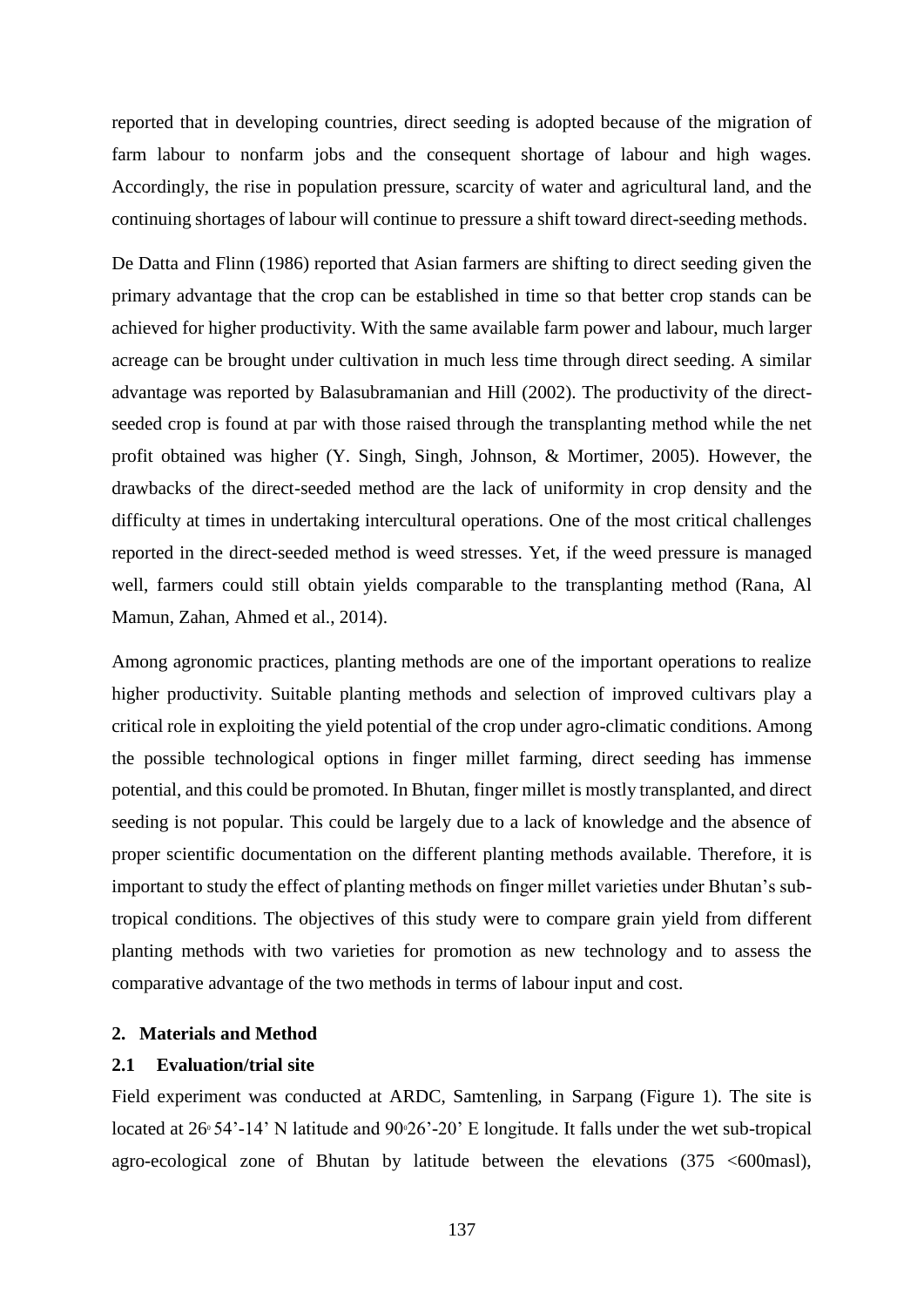temperature (max  $35\textdegree C$ , min  $12\textdegree C$ ), and rainfall (2,500-5,500mm). The average monthly precipitation is 1,032mm with a relative humidity of 86.13% (NCHM, 2020). The texture of the soil at the experimental site is sandy loam. The soil is inherently infertile with gentle slopes and good drainage for crop production. Crop grown includes rice, maize, groundnuts, sesame, millets, and oilseeds.



Figure 1. Study site (ARDC research station) in Sarpang

## **2.2 Evaluation methods**

The experiment was laid out in a split-plot design with three replications. The main plot factor consisted of two planting methods (direct-seeded and transplanting) and the sub-plot factor consisted of two varieties *viz.,* SM 1 and IE 4425. This experiment had a total of twelve plots covering an area of 75 m<sup>2</sup>. Slope/vertical gradient was a blocking factor. The plot size of 2.25 m x 3 m per treatment was used. The distance between blocks and interspacing for the individual plot was 0.5 m. A spacing of 0.2 m row to row and 0.1 m plant to plant were maintained. Farmyard manure (FYM) at the rate of 5 t ha $<sup>1</sup>$  was applied to all the experimental</sup> plots uniformly. A fertilizer dose of  $40:20:20$  NPK kg ha<sup>-1</sup> was applied. Nitrogen was applied in a split dose (0.352 kg) as basal along with 1.012 kg of phosphorus and 0.27 kg of potassium. Another 0.352 kg of nitrogen was applied 35 days after sowing (DAS) in direct-seeded plots and 30 DAT in transplanted plots. The nursery was raised during the first week of August and transplanted in the third week of August 2020. To suppress the weed pressure, two handweeding for direct-seeded plots were [performed at 25 DAS and 40 DAS, and for the](about:blank)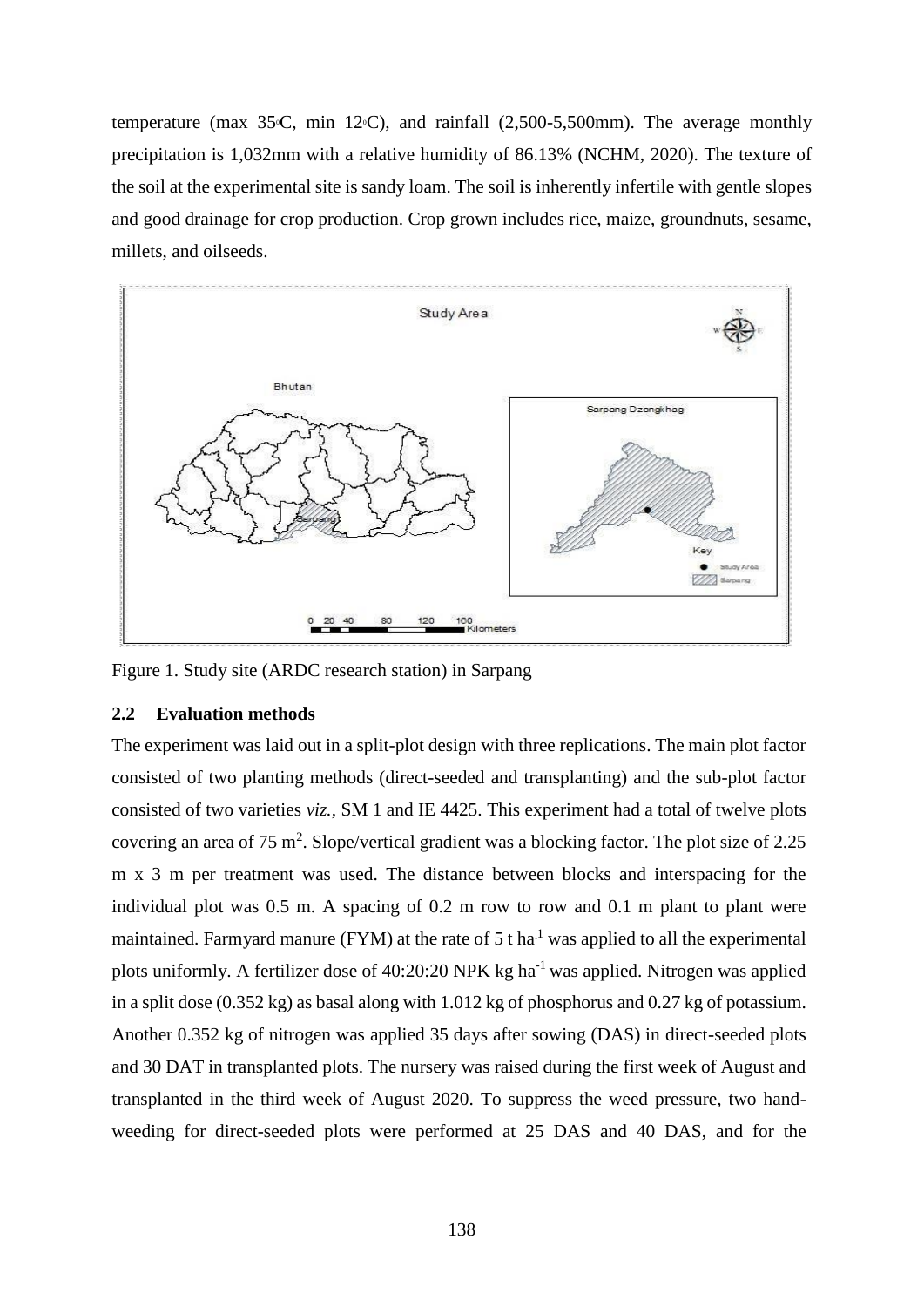[transplanted plot at 25 DAT and 40 DAT, respectively.](about:blank) The crop received a total recorded rainfall of 2,645 mm during the study period.

# **2.3 Data collection**

The data were recorded adopting standard procedure using UPOV (International Union for the Protection of New Varieties of Plants) guidelines for finger millet. The data observations on yield attribute *viz.* plant height, number of tillers, days to 50% flowering, number of fingers, leaf shape, length of flag leaf, days to maturity, plot yield, and harvest index (%) were recorded. Five plants were randomly selected to measure plant height which was recorded before harvesting while maturity days were calculated from the day of sowing until the grains attended physiological maturity. The harvested plant samples were dried for a week before threshing and threshed grains were weighed using a digital weighing balance. Grain and straw yields were calculated based on the yield obtained from each net plot and converted to t ha-1. Before recording the straw yield, the plot-wise bundles of straw were sun-dried for a week to remove excess moisture.

1. Harvest index was calculated as per the formula given below, (Huhn, 2008)

H.I. = Economic yield / biological yield  $\times$ 100

Where, Economic yield = grain weight  $(g)$ Biological yield = Total plant yield  $(g)$ 

# **2.4 Cost of Production**

Cost of production and economic returns were estimated as per the existing farmer's wages. The cost for millet grains and straw per kg was taken at the existing farmer's rate. A man-day or working hours was assumed to be eight hours a day, based on which the calculations were made. Cost of cultivation was done considering the management practices including land preparation, weeding, thinning, and transplanting.

# **2.5 Statistical analysis**

Data were collected and entered in MS Excel and analyzed at a 5% level of probability and were subjected to analysis of variance (ANOVA) using STAR (Statistical Tool for Agricultural Research) version 2.0.1 and IBM SPSS Statistics version 22. The results were expressed in tabular form by generating response surfaces.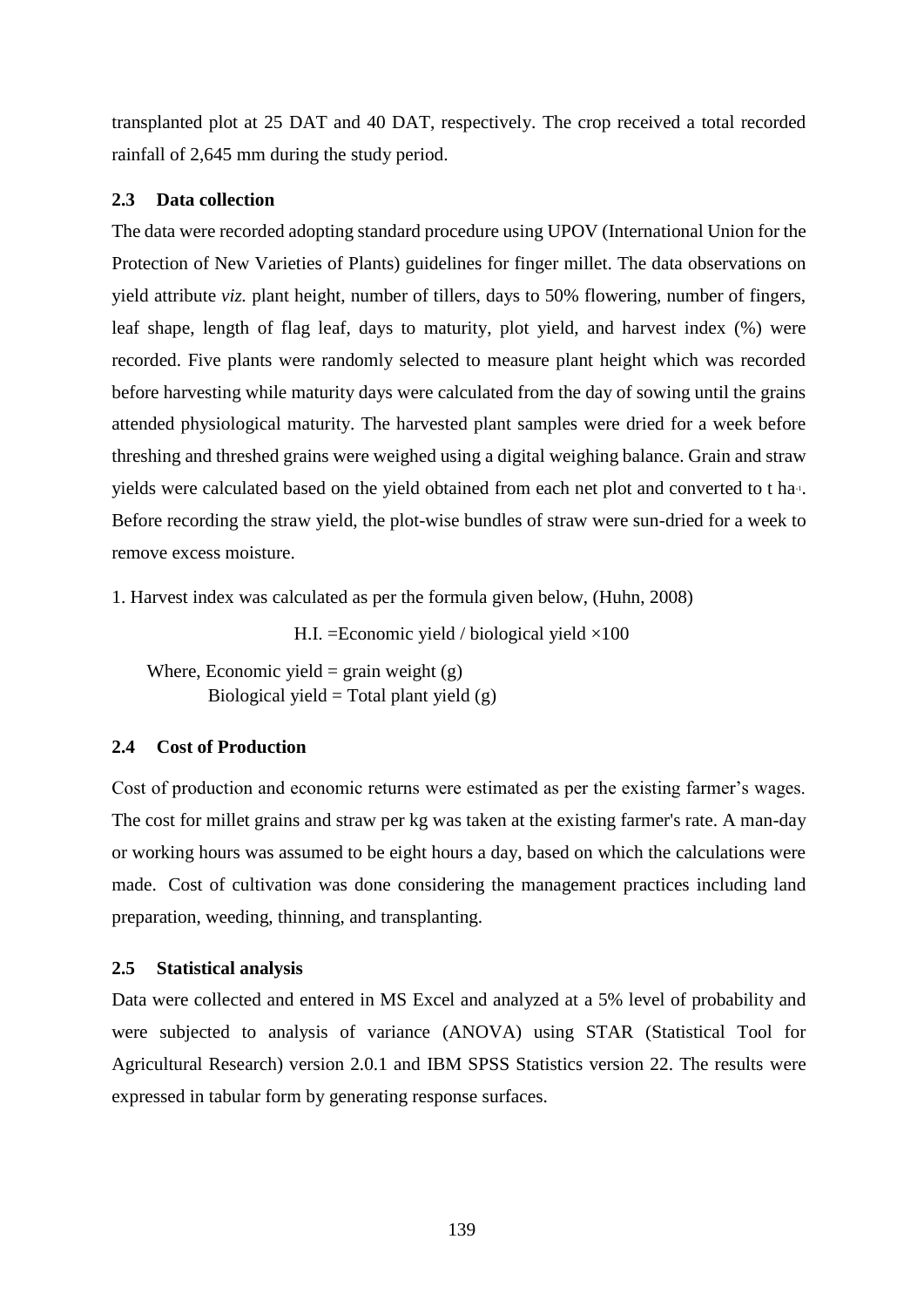#### **3. Results and Discussion**

## **3.1 Effect of planting methods on grain yield**

The results (Table 1) show that planting methods had no significant effects on most of the growth attributes of finger millet such as plant height, number of fingers, flag leaf length, and number of productive tillers. However, planting methods had a significant effect on finger length and days to maturity. Finger millets raised from the transplanting method recorded a higher yield at 0.81 t ha<sup>-1</sup> whereas finger millet from direct seeding showed a low yield (0.65 t ha<sup>1</sup>) with a percent yield difference of 19.7 % between the two methods. The SM 1 produced an average grain yield of  $0.83$  t ha<sup>-1</sup> compared to IE 4425 with  $0.63$  t ha<sup>-1</sup>. The percent yield difference between the two varieties was 24%. Similarly, the highest straw yield was found in SM 1 under the transplanted method  $(1.60 \text{ t ha}^1)$  and the lowest in the direct seeded method in the variety IE 4425 (1.3 t ha<sup>1</sup>). The higher yield obtained in the transplanted method could be attributed to the cumulative effect of increased tiller production due to the combined effects of abiotic factors such as light, temperature, relative humidity, bright sunshine hours coupled with optimum day length that possibly led to increased photosynthesis efficiency. This in turn could have contributed to increased dry matter production.

Gavit, Rajemahadik, Bahure, Jadhav et al. (2017) have reported that the increased yield attributes in the transplanted method might be due to increased growth and plant development. Nigade, Bagade, and Bhilare (2020) and Hebbal, Ramachandrappa, and Thimmegouda (2018) have reported higher millet yield in the transplanted method as compared to the direct-seeded method. The higher yield could be ascribed to the involvement of increased weed and other management practices, which also agree with the findings of Rana et al. (2014). In addition, Fayisa, Welbira, and Bekele (2016) reported similar results where the increase in spacing led to an increase in tillering, panicle number, and grain yield. On the contrary, the low yield in the direct-seeded crop may be due to the slow initial growth rate as seeds were broadcast, followed by weed stresses later. This might also be due to the adverse effect of competition between plants associated with closer spacing, as well as the poor yield from those that ended in scattered stands. Nonetheless, the broadcast method is considered one of the best planting options compared to drill and spot planting as it returns a higher yield. These results align with those of Adeyeye, Ahuchaogwu, Shingu, Ibirinde et al. (2014) and Shinggu and Gani (2012).

The interaction effects between the planting method and varieties were found to be nonsignificant (*P*=0.48). This indicates that there was no combined effect of planting methods and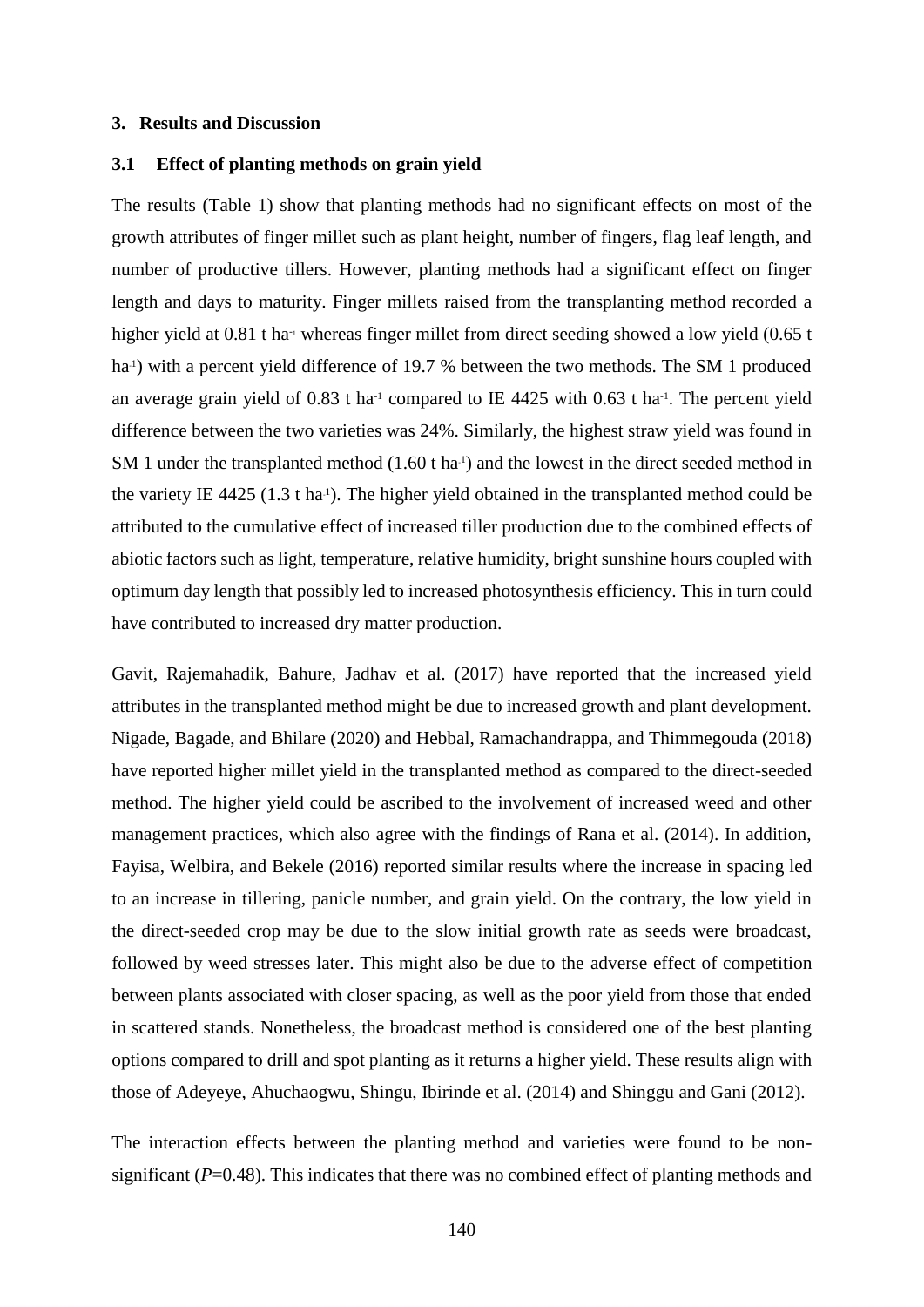varieties on grain and straw yield. The non-significant differences in other yield attributes between the planting methods further reveal that these methods have the potential for sustainable millet production by skipping nursery to transplanting operations that involve cost. If the management practices are applied correctly, any of these methods can produce a credible millet crop. Therefore, a direct-seeded method can be adopted and promoted for a sustainable millet production system.

| Treatments                    | Grain yield $(\text{tha}^{-1})$ | Straw yield $(tha^{-1})$ | Days to maturity | Harvest Index $(\%)$ |  |
|-------------------------------|---------------------------------|--------------------------|------------------|----------------------|--|
| Planting methods (Main plot)  |                                 |                          |                  |                      |  |
| Direct seeding                | 0.65                            | 1.30                     | 120.00           | 30.90                |  |
| Transplanted                  | 0.81                            | 1.60                     | 126.50           | 49.43                |  |
| $S.E^*$                       | 0.06                            | 0.10                     | 0.45             | 2.67                 |  |
| $CD^*(P=0.05)$                | 0.25                            | 0.02                     | 0.00             | 0.00                 |  |
|                               |                                 |                          |                  |                      |  |
| Varieties (Sub plot)          |                                 |                          |                  |                      |  |
| SM <sub>1</sub>               | 0.83                            | 1.57                     | 123.50           | 43.81                |  |
| IE 4425                       | 0.63                            | 1.33                     | 123.00           | 36.52                |  |
| S.E                           | 0.09                            | 0.15                     | 0.64             | 3.77                 |  |
| $CD(P=0.05)$                  | 0.17                            | 0.76                     | 0.59             | 0.20                 |  |
|                               |                                 |                          |                  |                      |  |
| Interaction (Main x Sub plot) |                                 |                          |                  |                      |  |
| S.E                           | 0.13                            | 0.21                     | 0.91             | 5.34                 |  |
| $CD(P=0.05)$                  | 0.48                            | 0.19                     | 0.13             | 0.75                 |  |

Table 1. Effect of different planting methods on finger millet grain yield

*Note: S. E\*: Standard Error, CD\*: Critical Difference (P-value at 5% probability)*

## **3.2 Effect of planting methods on days to maturity**

Crop phenology and maturity duration are some of the most important agronomic parameters in all millet growing ecosystems. Transplanted millet involves uprooting and replanting seedlings that directly expose them to physical and mechanical stresses, which in turn requires days to recover before the plants can perform normal physiological functions like any other growing plant. Transplanting therefore is associated with transplanting injury, hardening, and increased crop period leading to a longer duration for crop maturity.

The results (Table 1) of the study reveal that planting methods had a significant effect on days to maturity (*P*=0.00). However, there was no significant effect of variety on days to maturity and no statistical interaction effects for both the treatments. The direct seeded record (120 days) compared to transplanted millet (126.5 days). This may be due to the ability of the plant in a direct-seeded method to germinate easily and establish earlier as they are devoid of the stresses that transplanted millets are subjected to. This result agrees with the findings of Dendup and Chhogyel (2018). It could also be due to various factors such as root depth, nutrient use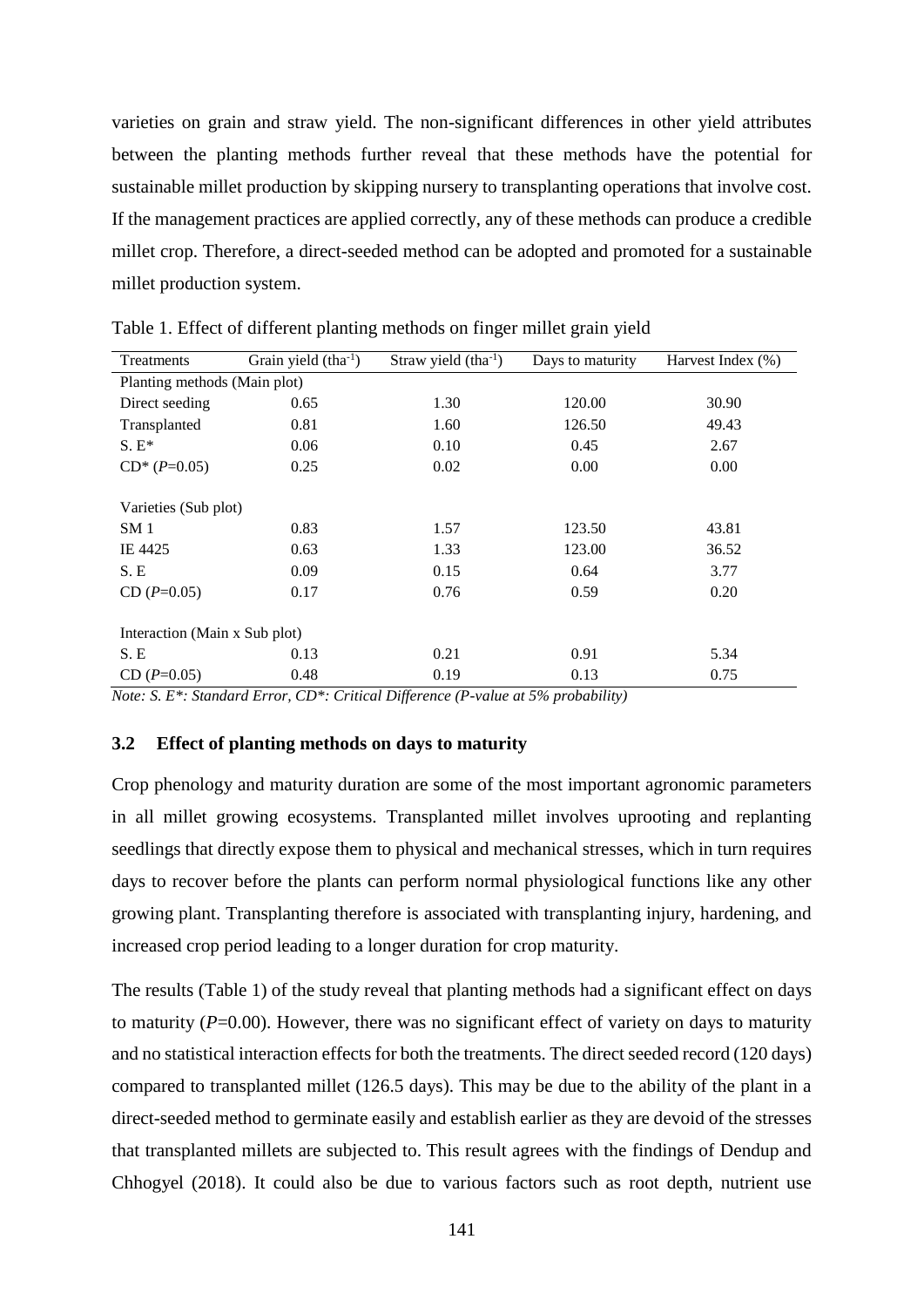efficiency, weed pressure, and inter-crop competition. A difference of 6.5 days in maturity days is observed between the two planting methods.

Alterations in crop maturity and plant stature offer new cropping system opportunities. Early maturity is an excellent drought escape mechanism in the drought-prone finger millet growing areas. Many farmers around the world prefer crops with environmental adaptability that demonstrate yield stability with early maturing traits in cultivars that help mitigate erratic rainfalls and abiotic stresses (Asrat, Yesuf, Carlsson, & Wale, 2010). Thus, the direct-seeded millet can be harvested early, thereby providing a sufficient time window for the following crop. Generally, direct-seeded finger millets suffer from intensive weed pressure if intercultural operation is delayed. Fufa and Mariam (2016) have reported that there was an 82% yield reduction from weedy plots which in turn delayed the physiological growth and maturity period. In a mountainous country like Bhutan where cropping periods are rather short, maturity duration is more important since the crop has to fit in within a single growing period (Dendup & Chhogyel, 2018). Hence, the crop should be sown in time to optimize its maximum yield potential.

## **3.3 Effect of planting methods on finger millet plant height**

Our analysis (Table 2) revealed that the plants did not show any significant differences in their heights under the different planting methods ( $P=0.24$ ). However, a significant height difference was observed between the two varieties (*P*=0.02). The mean plant heights recorded in transplanted and direct-seeded millets were 82.85 cm and 79.15 cm, respectively. Taller plant height in transplanted millet could be due to the deeper root system as seedlings were planted into the soil directly, while the direct-seeded millet is sown at a surface leading to a shallow and reduced root system. This also conforms to the findings of Naresh, Misra, and Singh (2013) who reported taller plant heights in transplanted rice compared to those directly seeded. The transplanting method is always associated with better moisture utilization, nutrient supply, and optimum growth condition during nursery leading to better performance in growth parameters, including taller plant heights. Similar results were also reported by Hebbal et al. (2018).

Plant height is a central part of the plant ecological system that strongly correlates with its life span, seed mass, and time to maturity. It is also a major determinant of a plant's ability to compete for light and is directly correlated to the yield of a crop (Moles, Warton, Warman, Swenson et al., 2009). An increase in plant height is always advantageous as it intercepts more light resulting in increased dry matter production per unit area. Transplanted millet is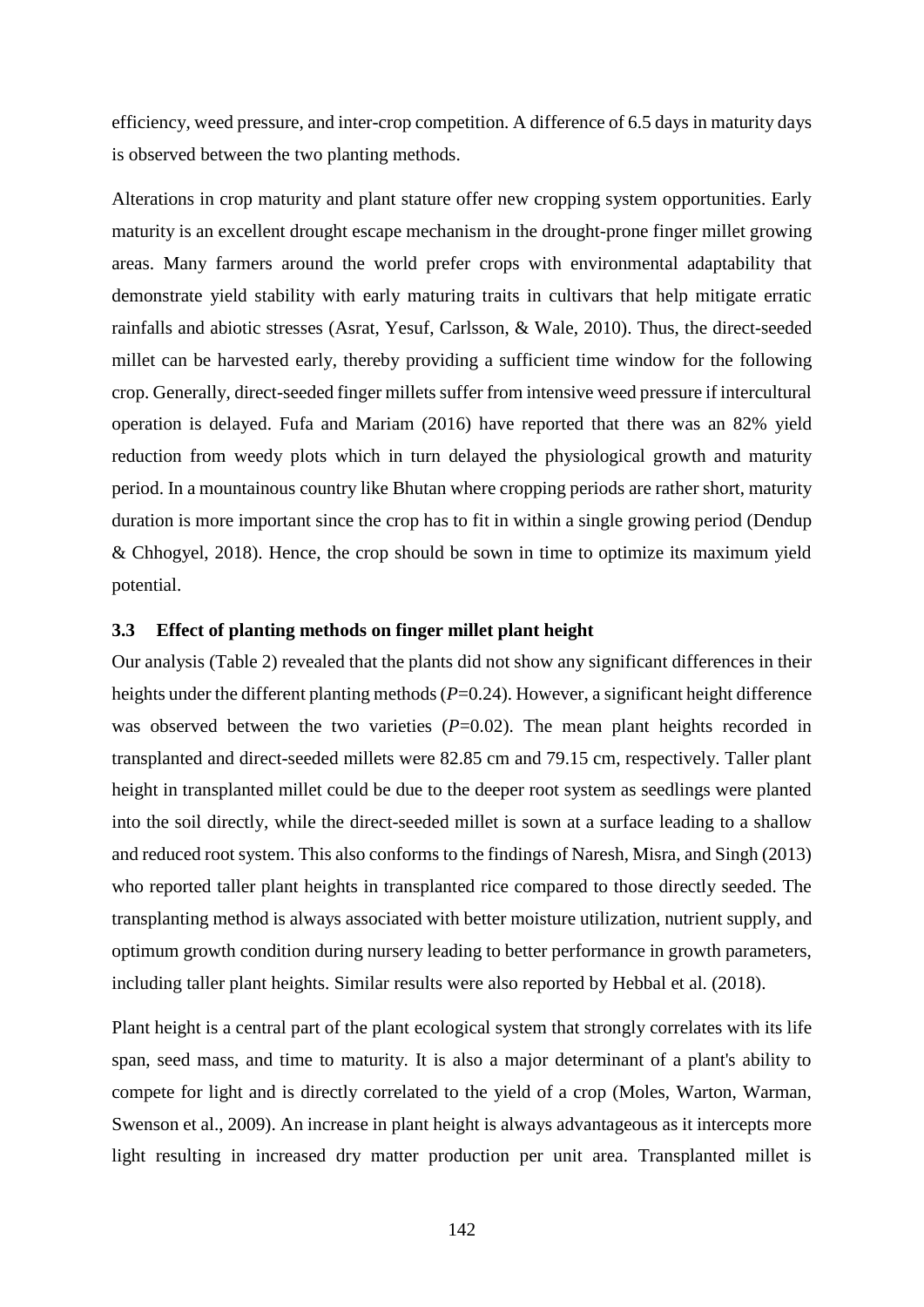associated with uniform and wider spacing compared to the direct-seeded method, and its interaction effect with desirable genotype results in taller plant growth. The results of this present investigation are further substantiated by similar findings by Kalaraju (2007) and Nandini and Sridhara (2019) in foxtail millet. Kalaraju, Kumar, Nagaraja, and Ningappa (2009) have also noticed that the increased plant height and larger number of tillers lead to more leaves, thereby resulting in increased straw yield in pearl millet. Further, the interaction effect between planting methods and varieties was also found to be non-significant  $(P=0.91)$ . This indicated that there was no combined effect on plant height. The taller plant height, however, could be attributed to the varietal effect where the height differences were also observed between the two planting methods.

| Treatments                    | Plant  | Productive tiller | of<br>No.<br>finger | Length of finger | Length of flag |
|-------------------------------|--------|-------------------|---------------------|------------------|----------------|
|                               | Height | $hill-1$          | earhead $^{-1}$     | (cm)             | $leaf$ (cm)    |
|                               | (cm)   |                   |                     |                  |                |
| Planting methods (Main plot)  |        |                   |                     |                  |                |
| Direct                        | 79.15  | 2.65              | 4.00                | 6.83             | 22.66          |
| seeding                       |        |                   |                     |                  |                |
| Transplanted                  | 82.85  | 3.16              | 4.33                | 8.00             | 25.16          |
| S. E                          | 1.47   | 0.18              | 0.14                | 0.20             | 0.75           |
| $CD(P=0.05)$                  | 0.24   | 0.21              | 0.28                | 0.02             | 0.13           |
|                               |        |                   |                     |                  |                |
| Varieties (Sub plot)          |        |                   |                     |                  |                |
| SM 1                          | 85.00  | 3.16              | 4.66                | 8.16             | 24.16          |
| IE 4425                       | 77.00  | 2.66              | 3.67                | 6.67             | 23.66          |
| S. E                          | 2.07   | 0.26              | 0.20                | 0.28             | 1.07           |
| $CD(P=0.05)$                  | 0.02   | 0.21              | 0.00                | 0.02             | 0.75           |
|                               |        |                   |                     |                  |                |
| Interaction (Main x Sub plot) |        |                   |                     |                  |                |
| S.E                           | 2.93   | 0.37              | 0.28                | 0.40             | 1.15           |
| $CD(P=0.05)$                  | 0.91   | 0.66              | 0.28                | 0.06             | 0.46           |

Table 2. Effect of different planting methods on plant height and growth parameters

## **3.4 Effect of planting methods on productive tillers per plant**

The results (Table 2) of this study revealed no significant difference (*P*=0.21) between the planting methods on the productive tillers hill<sup>1</sup>. Nevertheless, a greater number of productive tillers was observed in the transplanted method (3.16) compared to the direct-seeded method (2.65). Statistically, the interaction effects between planting methods and varieties on productive tiller numbers were non-significant (*P*=0.66). The varietal effect on productive tillers per hill was greater compared to the planting methods. The transplanting method usually involves a larger space, distributed uniformly in that it helps in the effective utilization of available resources such as land, light, and nutrients. The greater number of productive tillers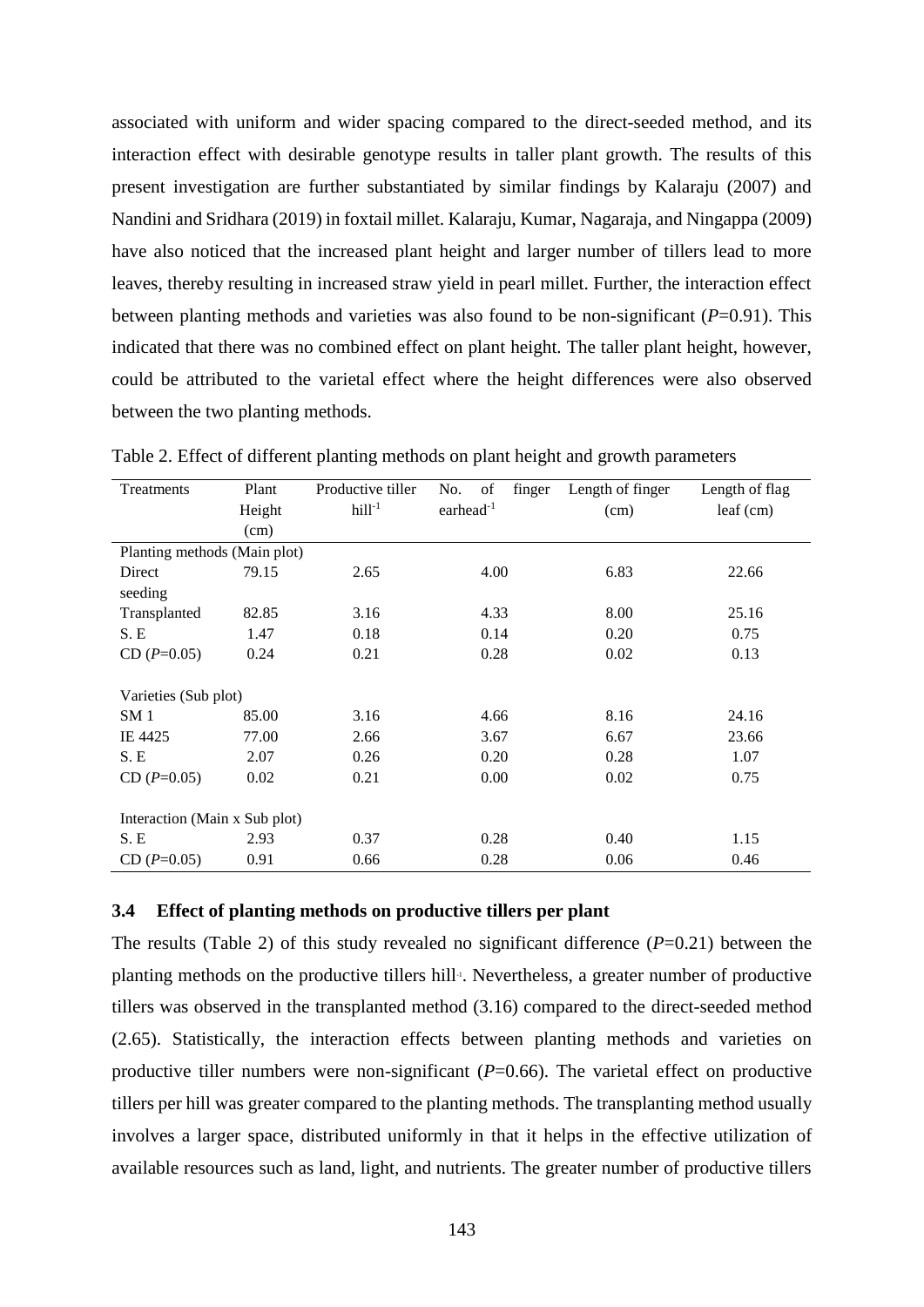in the transplanted method could be attributed to the larger space between the plants. Wider spacing and more nutrient availability in the transplanting method contribute to a greater number of tillers per plant as also observed by Kalaraju (2007). Sarawale, Rajemahadik, Shendage, and Mane (2016) reported that tillering in cereal grains could be induced by transplanting shock as well as through wider spacing between the individual plants. This is consistent with the results obtained by Maobe, Nyang'au, Basweti, Getabu et al. (2014) where transplanted finger millet had higher tiller formation which in turn influenced productive panicle formation and increased the overall grain yield. Similar results were obtained by Awan, Ali, Safdar, Ashraf et al. (2007), and Sakadzo, Bvekwa, and Makaza (2019).

On the other hand, direct-seeded millet recorded a lower number of productive tillers (2.65 tillers/hill) which could be due to higher weed pressure during the initial growth stages. This conforms with the earlier works of V. P. Singh, Singh, Singh, Kumar et al. (2008). The higher number of productive tillers in transplanted finger millet could be due to proper spacing and uniformity which was not the case in direct-seeded millet. In transplanted millet, there was no overcrowding of seedlings, and weed pressure was considerably less. Hebbal et al. (2018) also reported similar findings. Therefore, we can safely conclude that germinated seeds when sown directly perform well and are comparable to transplanted millet which normally produces a higher number of productive tillers.

#### **3.5 Effect of planting methods on finger number per earhead of finger millet**

Among the two planting methods used, transplanted finger millet resulted in a greater number of fingers per earhead than the direct-seeded millet, although the results were not statistically significant (*P*=0.28). A higher number of fingers were produced in the transplanting method (4.33) as compared while direct-seeded millets (4.00). However, there was a significant effect (*P*=0.00) on the number of fingers per earhead between the varieties (Table 2). Variety SM 1 produced a higher number of fingers per earhead (4.66) than IE 4425 (3.67). These results are also corroborated by earlier findings of Kumari and Singh (2015) who reported that the greater the productive tillering, the more would be the finger numbers. Further, similar results were also observed in the research work of Gavit et al. (2017) who evaluated the effect of establishment techniques and sowing time on yield and yield attributes of Proso millet. This is also supported by the results obtained by Hebbal et al. (2018) in India where they showed that transplanted finger millet recorded higher finger numbers as compared to the direct-seeded method.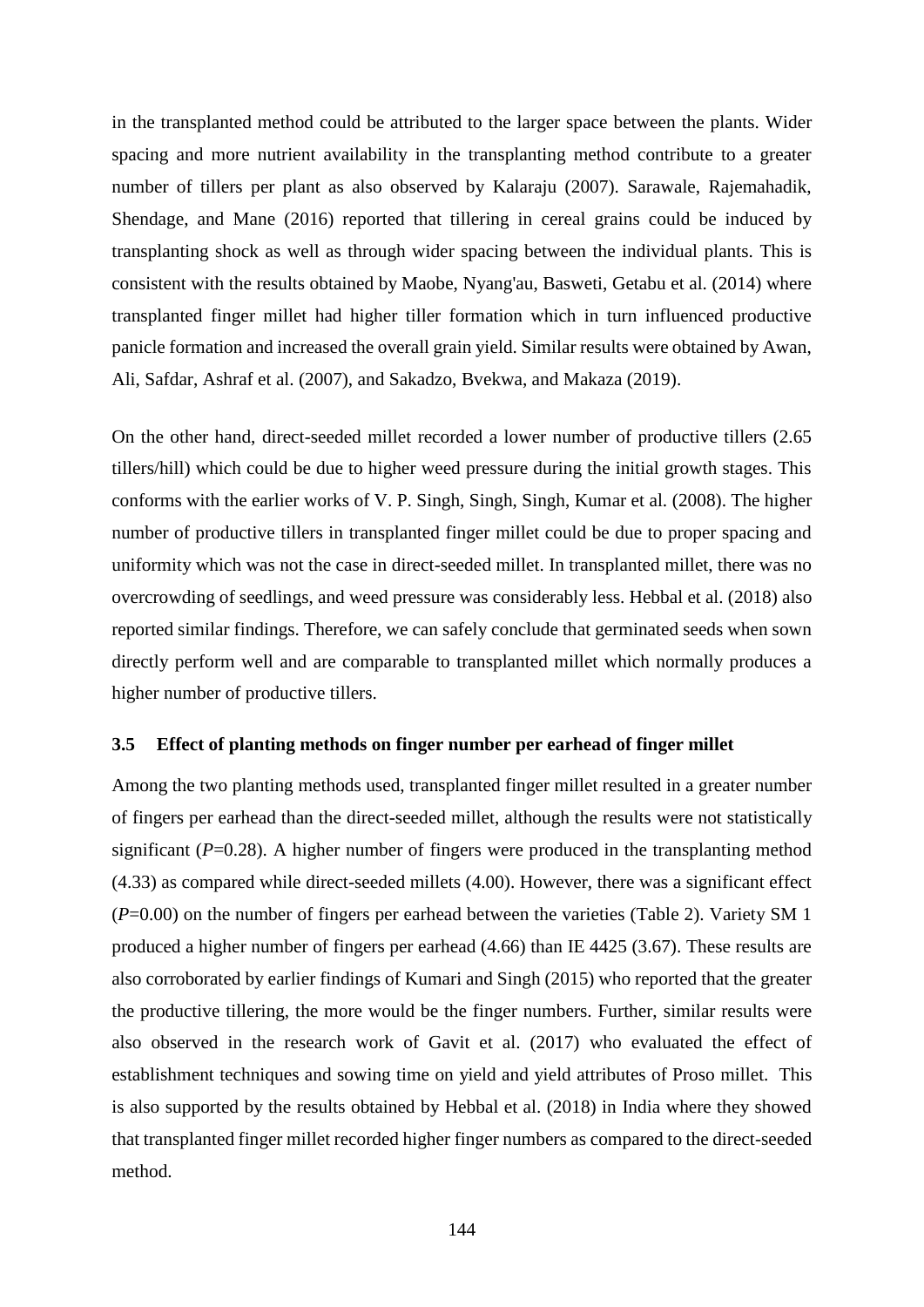#### **3.6 Effect of planting methods on finger length per earhead of finger millet**

Finger length is one of the important yield parameters in finger millet. The panicle length is positively correlated to the number of grains per plant, and ultimately to the grain yield of the crop (Chandan, 2018). Our results (Table 2) showed that the interaction effects between the planting method and the length of fingers were non-significant *(P*=0.06). Longer finger lengths were observed in transplanted millets (8.00 cm), while direct-seeded recorded a mean finger length of 6.86 cm. Moreover, SM 1 (8.16 cm) recorded a greater number of finger lengths than IE 4425 (6.67 cm). Statistically, the planting method and variety had a significant effect on the finger length  $(P=0.02)$ , but their combined interaction effect did not. The main effect of planting methods on the finger length was more in transplanted SM 1millets than in directseeded SM 1 millets. Similar results were obtained for the IE 4425 variety as well. As indicated earlier, this can be due to the higher moisture and larger space available in the transplanted method that aid in the efficient use of water, air, and nutrients, resulting in better growth and development. This is supported by the findings of Sakadzo et al. (2019) and Michaelraj and Shanmugam (2013) where mean finger length was recorded as the highest in transplanted millets as against their broadcast counterparts. A study by Tamilmozhi, Karthikeyan, Sakthivel, and V Ravichandran (2020) on the influence of seedling age, planting pattern, and the number of seedlings per hill on the growth and yield of finger millet under Tamil Nadu conditions in India also supports these results.

#### **3.7 Labour requirement and cost of production**

The field operations considered for this study include nursery development, field preparation, planting, weeding, and thinning. These all incur costs. The ultimate objective of any agricultural technology is to realize the maximum returns per Ngultrum (Nu.) invested. Any farming technology to be adopted under farmer conditions should be economically viable.

| Cultivation practice   | Unit       | Planting methods of Finger millet |                      |
|------------------------|------------|-----------------------------------|----------------------|
|                        |            |                                   |                      |
|                        |            | Direct Seeded                     | Transplanting method |
| Nursery development    | (Man-days) | $\theta$                          | 6                    |
| Seedling Uprooting     | (Man-days) | 0                                 | 5                    |
| Field preparation      | (Man-days) | 6                                 | 6                    |
| Seed sowing            | (Man-days) | 1.5                               | 0                    |
| Transplanting (manual) | (Man-days) | 0                                 | 24                   |
| Seedling thinning      | (Man-days) | 4                                 | $\theta$             |
| Weeding (Hand weeding) | (Man-days) | 16                                | 10                   |

Table 3. Man-day's requirement and cost of labour for different planting methods per hectare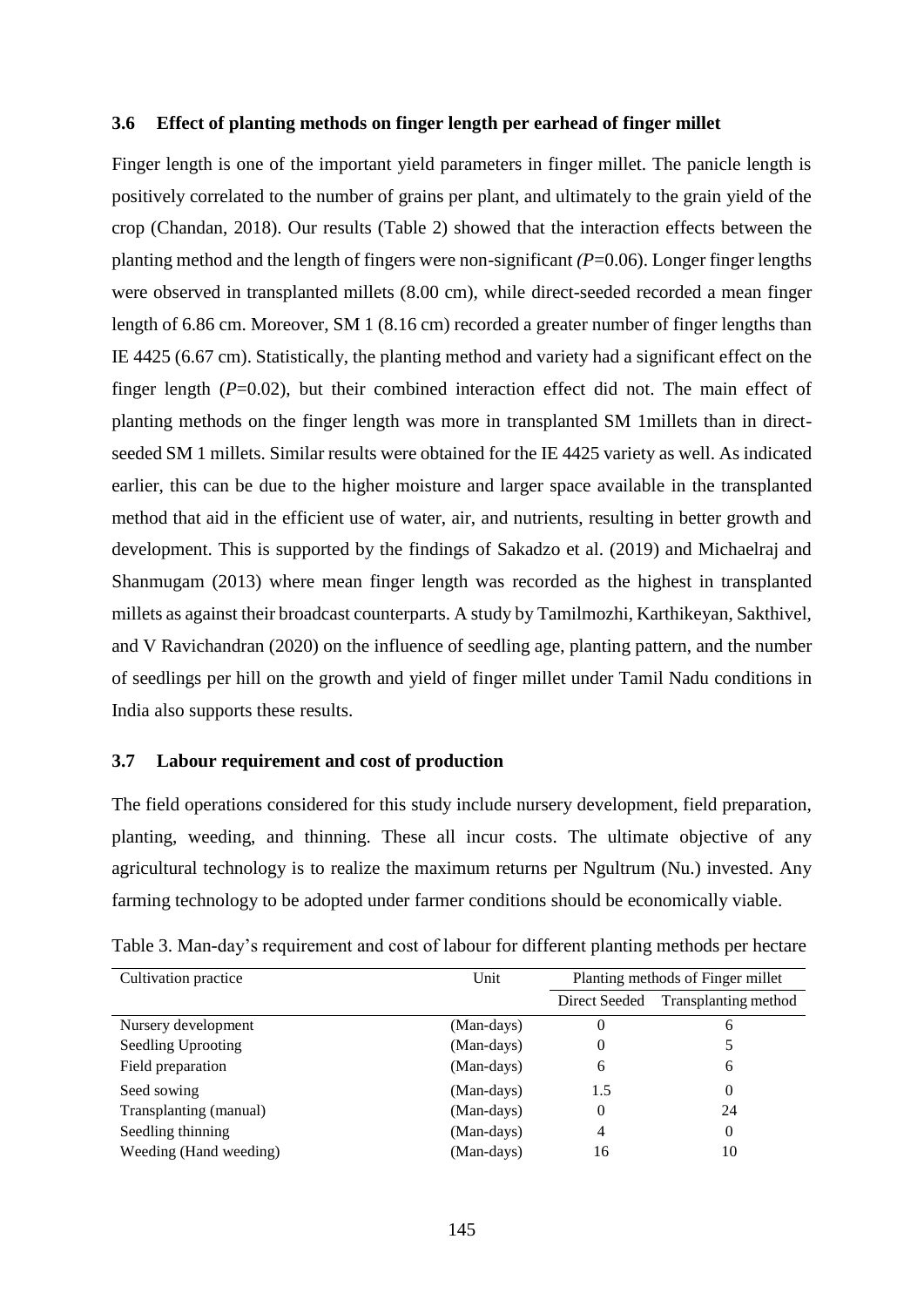| Total labour required                                  | (Man-days) | 27.5       | 51         |
|--------------------------------------------------------|------------|------------|------------|
| Labour cost incurred                                   | (Nu/head)  | 450        | 450        |
| Total costs                                            | (Nu)       | $12,375/-$ | $22.950/-$ |
| Cost percent advantage against transplanting<br>method | $\%$       | 46%        |            |
|                                                        |            |            |            |

Table 4. Gross return, net return, and cost-benefit ratio analysis for different planting methods per hectare

| Particulars                             | Planting methods | Quantity ( $t \, \text{ha}^{-1}$ ) | Rate $kg^{-1}(Nu.)$ | Amount (Nu.) |
|-----------------------------------------|------------------|------------------------------------|---------------------|--------------|
| Produce/Grains $(t \text{ ha}^{-1})$    | 1                | 0.6                                | $30/-$              | 18,000       |
|                                         | $\overline{2}$   | 0.8                                | $30/-$              | 24,000       |
| Straw $(t \, ha^{-1})$                  | $\mathbf{1}$     | 1.3                                | $5/-$               | 6,500        |
|                                         | $\overline{2}$   | 1.6                                | $5/-$               | 8,000        |
| Gross returns $(A)$                     | 1                |                                    |                     | 24,500       |
| (Nu.)                                   | $\overline{2}$   |                                    |                     | 32,000       |
| Cost of production $(B)$                | 1                |                                    |                     | 12,375       |
| (Nu.)                                   | $\overline{c}$   |                                    |                     | 22,950       |
| Net returns $(A-B)$                     | 1                |                                    |                     | 12,125       |
| (Nu.)                                   | $\overline{2}$   |                                    |                     | 9,050        |
| $C: B$ ratio                            | 1                |                                    |                     | 1:1.98       |
|                                         | $\overline{2}$   |                                    |                     | 1:1.39       |
| Profitability (%) against transplanting |                  |                                    |                     | 25%          |

*Note: 1\* = Direct seeded, 2\*= Transplanted method*

To examine the labour requirement and undertake cost analysis, the main field operations such as seedling thinning, and weeding was considered. Management practices other than seedling preparation and transplanting were the same for both methods. The study results showed that the transplanting method in finger millet requires 51 man-days due to the additional manpower required for nursery, seedling uprooting, and transplanting operations (Table 3). Transplanting alone required 24 man-days, while these activities were not necessary for the direct-seeded crop. Thus, direct seeding showed a drastic reduction in labour requirements. The transplanting method required higher labour resulting in a higher cost of cultivation. The results (Table 4) show that the gross returns (Nu. 32,000/-) and total cost of production (Nu.22,950/-) was higher in the transplanted method whereas net returns (Nu. 12,125/-) and cost-benefit ratio (1: 1.98) was higher in the direct-seeded method. This confirms the findings of Hebbal et al. (2018) who reported that transplanting methods of planting recorded the highest cost of production and gross returns compared to the direct-seeded method in finger millet under Bangaluru conditions in India.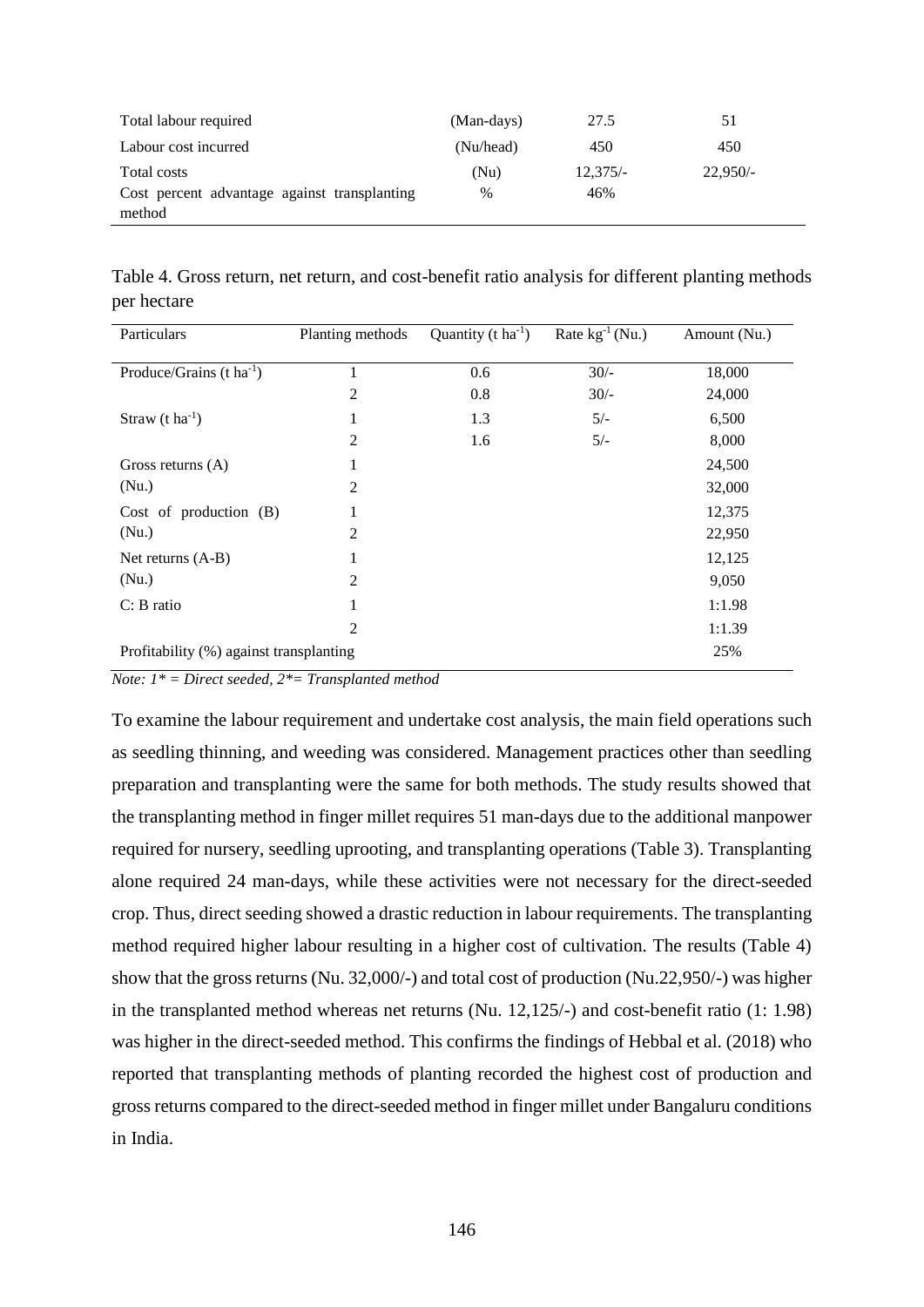There was a labour cost difference of Nu. 10,575/- per ha between transplanted and directseeded methods. Additionally, the cost advantage of the direct-seeded method against the transplanting method was as high as 46%. The direct seeded method again recorded a higher net profit of 25%. Similar findings were made by (Y. Singh et al., 2005) who argued that the productivity of the direct-seeded crop is at par with the transplanting method and the net profit remains higher as well. Gill, Walia, and Gill (2014) also reported that direct seeding reduced the cost of production by about 9%. Many farmers still adopt the transplanting method since the high labour inputs were often offset with higher yields. Many studies have reported that the direct seeded method is more economical than the transplanted method (Bhardwaj, Singh, Singh, & Singh, 2018; Jaiswal, Pradhan, Kumar, Sharma et al., 2020; Naresh et al., 2013) due to the minimal costs involved. Direct-seeding method of planting, therefore, offers potential for millet production with fewer labour requirements.

#### **4. Conclusion**

The study indicated that the direct seeding method in millet is a potential alternative approach to millet cultivation that could be promoted in the country. Though the growth parameters of millet *viz.,* plant height, tiller number per hill, number of fingers per plant, and grain yield were found to be insignificant between the planting methods, it has a numerical difference in grain yield and other yield attributes. Based on the yield and yield attributes, the transplanting method is worth adopting. However, based on the cost advantage and number of labourers required for different cultivation practices, direct-seeding was found to be better since it required less labour. This contributed to the reduction in labour cost, and in turn, enhanced the profitability (25%) of millet farming. Direct-seeded millet required 27.5 man-days compared to 51 man-days in transplanted millet. Thus, there is an additional cost difference of Nu. 10,575/- in transplanted millet. Based on the overall results, the transplanted method which is labour-intensive and associated with higher cost can be replaced by direct seeding without compromising the productivity of the crop. The direct-seeded method could be, therefore, recommended for finger millet production for optimum growth, higher yield, and early maturity at a lower cost of production. This study recommends the direct-seeding method in millet cultivation as a potential technology to be incorporated as a part of the strategy to overcome farm labour shortage and reduce costs in finger millet farming.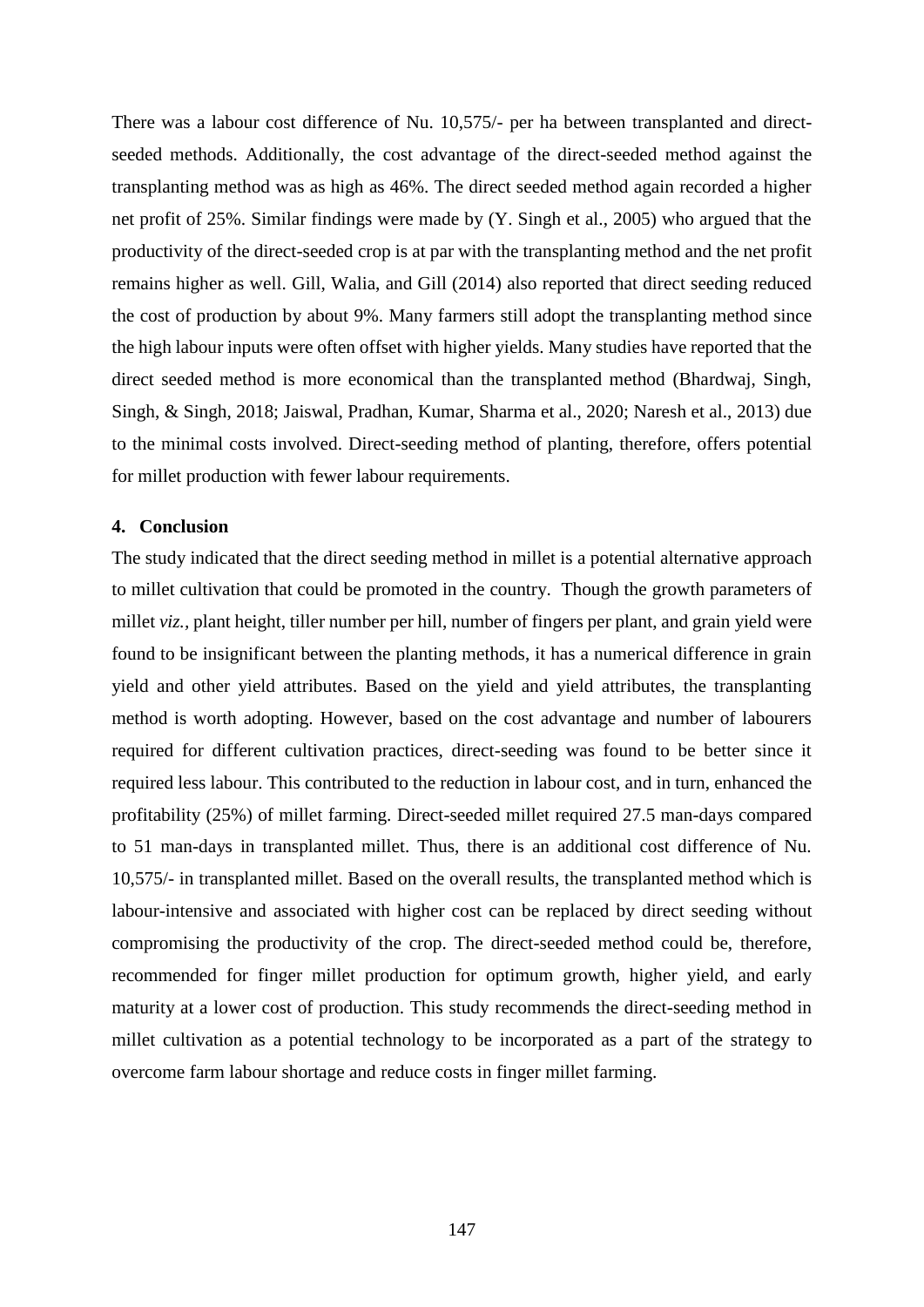## **References**

- Adeyeye, A., Ahuchaogwu, C., Shingu, C., Ibirinde, D., Musa, G., & Technoledge. (2014). Germination and establishment of finger millet variety (*Eleusine coracana*) as affected by planting method. *The International Journal of Science, 2*(9), 110.
- Asrat, S., Yesuf, M., Carlsson, F., & Wale, E. (2010). Farmers' Preferences for Crop Variety Traits: Lessons for On-farm Conservation and Technology Adoption. *Ecological Economics, 69*(12), 2394-2401. doi:https://doi.org/10.1016/j.ecolecon.2010.07.006
- Awan, T. H., Ali, I., Safdar, M. E., Ashraf, M. M., & Yaqub, M. (2007). Economic effect of different plant establishment techniques on rice, *Oryza sativ*a production. *Journal of Agricultural Research, 45*(1), 73-81.
- Balasubramanian, V., & Hill, J. (2002). Direct Seeding of Rice in Asia: Emerging Issues and Strategic Research Needs for the 21st Century. In S. Pandey, M. Mortimer, L. Wade, T. P. Tuong, & H. B. Lopez K (Eds.), *Direct Seeding: Research Strategies and Opportunities* (pp. 15-39). Los Banõs: International Rice Research Institute (IRRI), pp. 15-39.
- Bareja, B. G. (2021). Methods of planting crops in the farm. *Crop Farming Review*. http://www.cropsreview.com/planting-crops.html
- Bhardwaj, R., Singh, M., Singh, C., & Singh, A. (2018). Efficacy of Crop Establishment Methods on Yield and Economics of Rice (*Oryza sativa L*.) under Puddled Condition. *International Journal of Current Microbiology and Applied Sciences, 7*(7), 3625-3631.
- CABI. (2003). *Crop protection compendium*. Oxfordshire: CAB International.
- Chadha, M., & Olouch, M. (2006). *Healthy Diet Gardening Kit-For Better Health and Income.* Paper presented at the I International Conference on Indigenous Vegetables and Legumes. Prospectus for Fighting Poverty, Hunger and Malnutrition 752.
- Chandan, K. (2018). *Performance of Finger Millet (Eleusine coracana L.Gaertn) Under Different Crop Establishment Methods*. Ranchi, India: Birsa University.
- De Datta, S. K., & Flinn, J. C. (1986). *Technology and Economics of Weed control in Broadcast-seeded Flooded Tropical Rice.* Paper presented at the Weeds and the environment in the tropics. Proceedings of the 10th conference of the Asian–Pacific Weed Science Society, Chiang Mai, Thailand.
- Dendup, C., & Chhogyel, N. (2018). Ngawang. Effects of Different Planting Methods on Rice (*Oryza sativa L*.) Crop Performance and Cost of Production. *Bhutanese Journal of Agriculture, 1*(1), 13-22.
- DoA. (2016). *Agriculture Statistics 2016*. Thimphu: Department of Agriculture (DoA), Ministry of Agriculture and Forests, Royal Government of Bhutan
- FAO. (2019). *FAOStat: Agriculture Data*. Rome: Food and Agriculture Organization of the United Nations Statistics Division.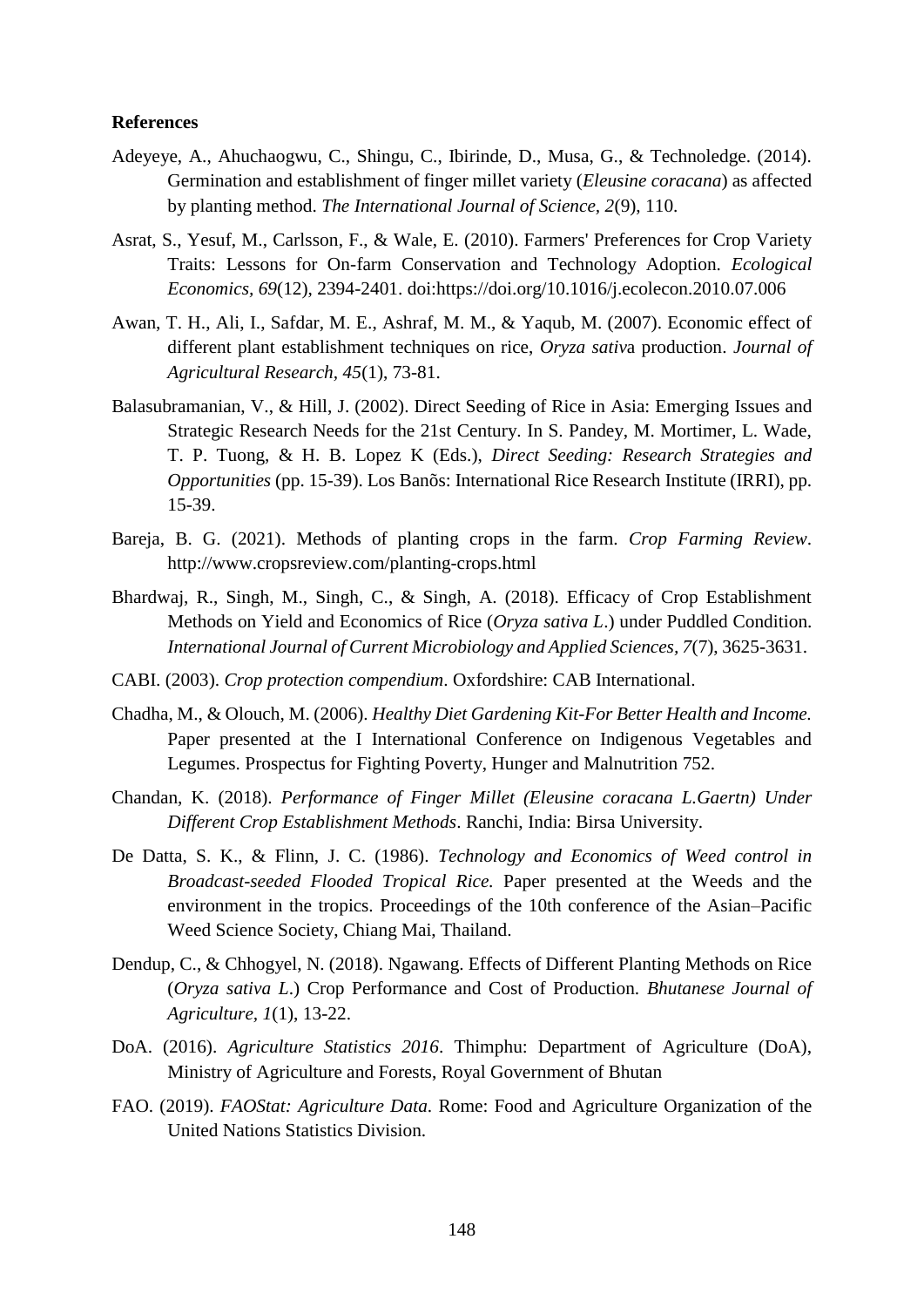- Fayisa, B. A., Welbira, G. D., & Bekele, D. A. (2016). Determination of optimum rates of nitrogen and phosphorus fertilization for finger millet (*Eleusine coracana* L. Gaertn) production at Assosa Zone. *Benishangul-Gumuz Region of Ethiopia. Advances in Sciences and Humanities, 2*(1), 1-6.
- Fufa, A., & Mariam, E. G. (2016). Weed Control Practices and Inter-Row Spacing Influences on Weed Density and Grain Yield of Finger Millet (*Eleusine coracana* L. Gaertn) in the Central Rift Valley of Ethiopia. *International Journal of Research in Agriculture and Forestry, 3*(9), 1-7.
- Gavit, H., Rajemahadik, V., Bahure, G., Jadhav, M., Thorat, T., & Kasture, M. (2017). Effect of Establishment Techniques and Sowing Time on Yield and Yield Attributes of Proso Millet (*Panicum miliaceum* L.). *International Journal of Current Microbiology and Applied Sciences, 6*(5), 1523-1528. doi:https://doi.org/10.20546/ijcmas.2017.605.166.
- Gill, J. S., Walia, S. S., & Gill, R. S. (2014). Direct seeded rice: An alternative rice establishment technique in north-west India–A review. *International Journal of Advanced Research, 2*(3), 375-386.
- Gupta, S. M., Arora, S., Mirza, N., Pande, A., Lata, C., Puranik, S., . . . Kumar, A. (2017). Finger Millet: a "Certain" Crop for an "Uncertain" Future and a Solution to Food Insecurity and Hidden Hunger Under Stressful Environments. *Frontiers in Plant Science, 8*, 643. doi:https://doi.org/10.3389/fpls.2017.00643
- Hebbal, N., Ramachandrappa, B., & Thimmegouda, M. (2018). Yield and Economics of Finger Millet with Establishment Methods under Different Planting Geometry and Nutrient Source. *Indian Journal of Dryland Agricultural Research and Development, 33*(1), 54- 58. doi:10.5958/2231-6701.2018.00010.6
- Jaiswal, P., Pradhan, A., Kumar, M., Sharma, G., & Singh, D. (2020). Effect of Crop Establishment Methods on Yield of Rice (*Oryza sativa* L.) during Summer under Lowland Farming Situation. *Int.J.Curr.Microbiol.App.Sci, 9*(10), 581-590. doi:https://doi.org/10.20546/ijcmas.2020.910.069
- Kahane, R., Hodgkin, T., Jaenicke, H., Hoogendoorn, C., Hermann, M., Hughes, J. d. A., Padulosi, S., & Looney, N. (2013). Agrobiodiversity for Food Security, Health and Income. *Agronomy for Sustainable Development volume, 33*(4), 671-693. doi:https://doi.org/10.1007/s13593-013-0147-8
- Kalaraju, K. (2007). *Response of Finger Millet Genotypes to Methods of Planting under Organic Farming.* (M.Sc Thesis), University of Agricultural Sciences GKV, Bangalore, Retrieved from http://krishikosh.egranth.ac.in/handle/1/5810097872
- Kalaraju, K., Kumar, N., Nagaraja, N., & Ningappa, K. B. (2009). Effect of Methods of Planting on Growth and Yield of Finger Millet Genotypes under Organic Farming. *Research on Crops, 10*(1), 20-24.
- Kumar, A., Tomer, V., Kaur, A., Kumar, V., & Gupta, K. (2018). Millets: a Solution to Agrarian and Nutritional Challenges. *Agriculture & Food Security, 7*(1), 1-15. doi:https://doi.org/10.1186/s40066-018-0183-3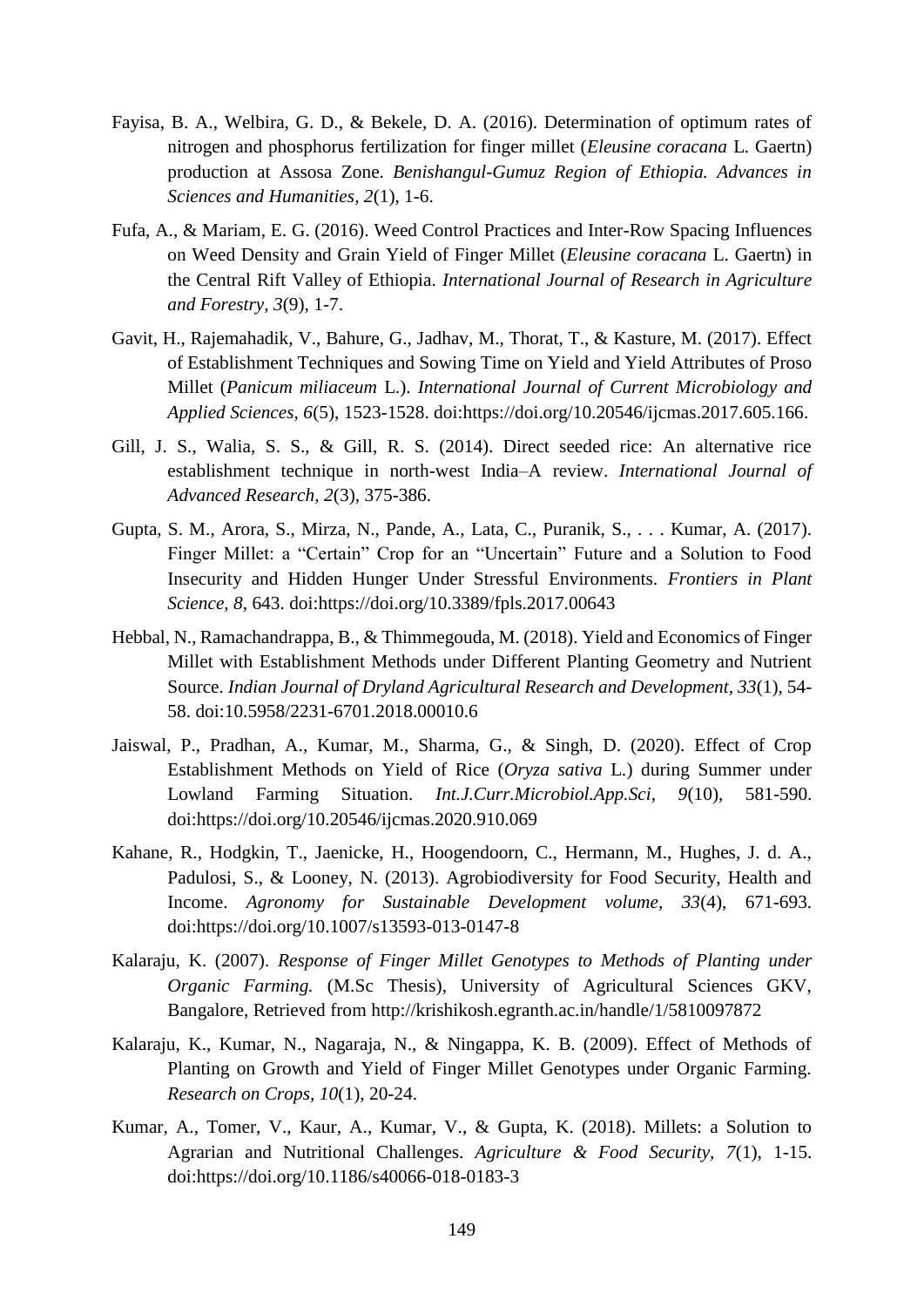- Kumari S, Singh KS (2015) Assessment of genetic diversity in promising nger millet [Eleusine coracana (L.) Gaertn] genotypes. Suppl Genet Plant Breed 10(2):825-830
- Maobe, S., Nyang'au, M. K., Basweti, E., Getabu, A., Mwangi, T., & Ondicho, A. (2014). Effect of Plant Density on Growth and Grain Yield of Finger Millet (*Eleusine coracana*) Under High Potential Conditions of Southwest Kenya. *World Journal of Agricultural Sciences, 10*(6), 261-268. doi: 10.5829/idosi.wjas.2014.10.6.1743
- Michaelraj, P., & Shanmugam, A. (2013). A Study on Millets Based Cultivation and Consumption in India. *International Journal of Marketing, Financial Services & Management Research, 2*(4), 49-58.
- Moles, A. T., Warton, D. I., Warman, L., Swenson, N. G., Laffan, S. W., Zanne, A. E., Pitman, A., Hemmings, F. A., & Leishman, M. R. (2009). Global Patterns in Plant Height. *Journal of Ecology, 97*(5), 923-932. doi:https://doi.org/10.1111/j.1365- 2745.2009.01526.x
- Mortimer, A., Riches, C., Mazid, M., Pandey, S., & Johnson, D. (2008). *Direct Seeding of Rice and Weed Management in the Irrigated RiceWheat Cropping System of the Indo-Gangetic Plains*. Los Baños, Philippines: International Rice Research Institute.
- Nandini, K., & Sridhara, S. (2019). Response of Growth Yield and Quality parameters of Foxtail Millet Genotypes to Different Planting Density. *Int.J.Curr.Microbiol.App.Sci., 8*(2), 1765-1773. doi: https://doi.org/10.20546/ijcmas.2019.802.208
- Naresh, R., Misra, A., & Singh, S. (2013). Assessment of Direct Seeded and Transplanting Methods of Rice Cultivars in the Western Part of Uttar Pradesh. *International Journal of Pharmaceutical Sciences and Business Management, 1*(1), 1-8.
- Nigade, R. D., Bagade , S. V., & Bhilare, R. L. (2020). Ensuring Economic Gains due to Different Dates of Sowing on Finger Millet Varieties (*Eleusine coracana* L.). *International Journal of Current Microbiology and Applied Sciences, 9*(5), 2487-2492. doi:https://doi.org/10.20546/ijcmas.2020.905.284
- Pandey, S. (1995). Socio-economic research issues on wet seeding In K. Moody (Ed.), *Constraints, opportunities and innovations for wet-seeded rice* (pp. 73-84). Los Baños: International Rice Research Institute (IRRI).
- Pandey, S., & Velasco, L. (2005). Trends in Crop Establishment Methods in Asia and Research Issues. In K. Toriyama, K. L. Heong, & B. Hardy (Eds.), *Rice Is Life: Scientific Perspectives for the 21st Century*. Los Baños: International Rice Research Institute (IRRI).
- Puranik, S., Kam, J., Sahu, P. P., Yadav, R., Srivastava, R. K., Ojulong, H., & Yadav, R. (2017). Harnessing Finger Millet to Combat Calcium Deficiency in Humans: Challenges and Prospects. *Frontiers in Plant Science, 8*, 1311. doi: https://doi.org/10.3389/fpls.2017.01311